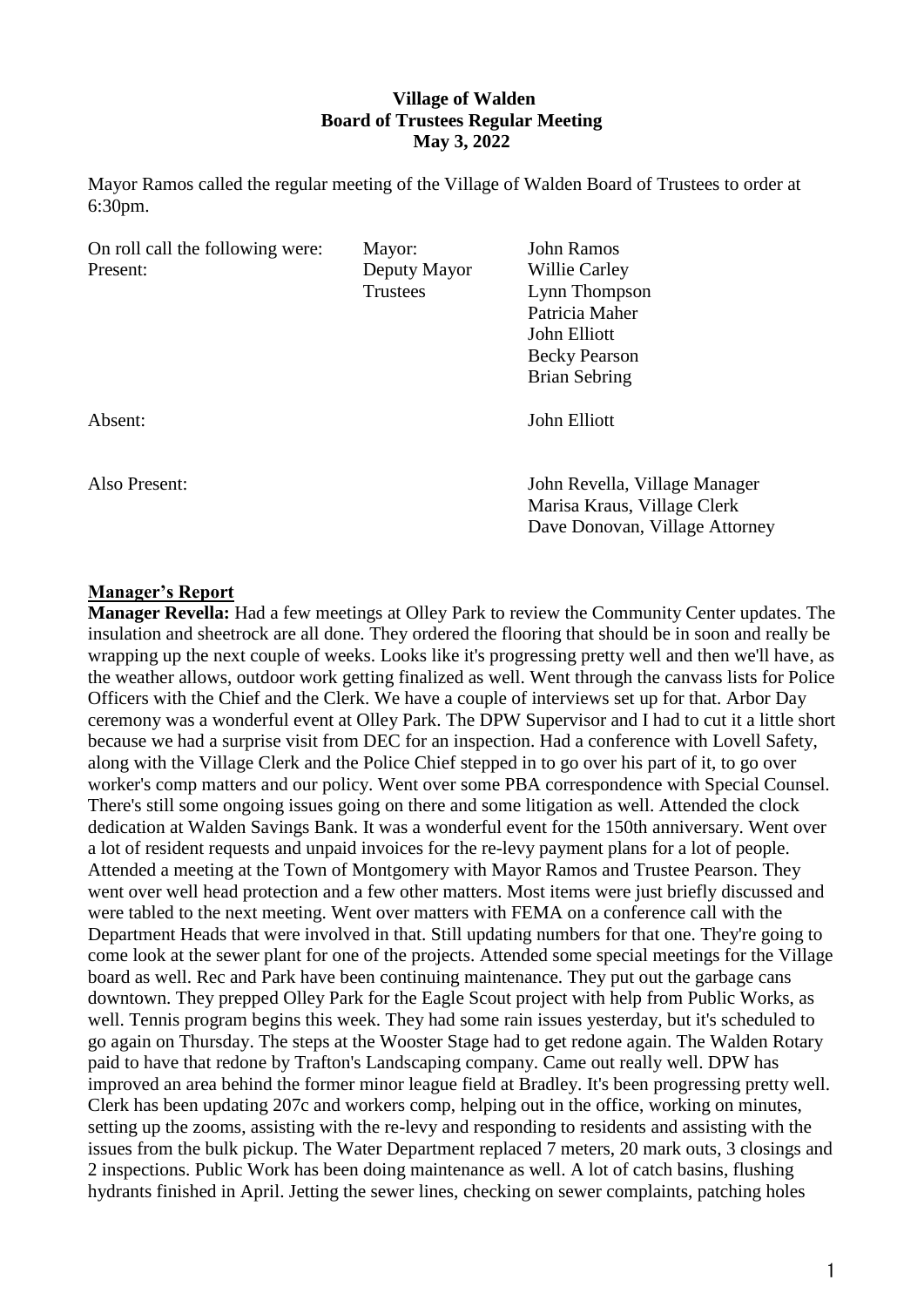from winter digs and potholes. Assisting the parks on a couple of projects. Assisting the contractor on Oak Street with the capital project going on there. Sweeping the roads as time and weather allows. Had a couple responses to high flows from rain events at those pump stations and trying to work on the back hoe to get other work on. It's been having some issues lately. Police have been working hard on staffing. As you know, there's still several people out. They did work on some saturation patrols again, as they can. They issued 10 traffic tickets, 13 parking summonses, responded 6 MVAs, had 7 arrests and responded to 307 blotters since the last meeting. Building Department. They were in class a few days. Code Enforcement issued 4 building permits, 5 certificates of compliance. Building Inspector issued 7 permits, 9 certificates of compliance, 8 CO reports, and had sent a violation notice to a property on Main Street as well. They were at school at the Poughkeepsie Grand for 3 days for continuing education.

**Trustee Pearson:** Do we have any more information on the police car?

**Manager Revella:** The one that was at Healey is back in service.

**Trustee Pearson:** Stairs out back. Any new news on that?

**Manager Revella:** Dean thinks he has a contractor that will be able to do the work. We're trying to get it lined up as soon as possible.

**Trustee Pearson:** Did you sign for the grant writer?

**Manager Revella:** Yes.

**Trustee Pearson:** DEC, the water grants, did you take time to look at that? I know we have the discussion last time about the grants.

**Manager Revella:** The WIAA? We actually got awarded one through that program, one we were denied, one we were granted. We got 1.25 million last year for it. We'll obviously apply again.

**Trustee Maher:** Do you have an update on the Oak Street project? I know that's a private contractor, but is on track as far as time frame?

**Manager Revella:** Yes. It's going pretty quickly. They're pouring some today, curbs and sidewalks. Once they're done with all that, they'll start the road milling process.

**Trustee Thompson:** Have we heard anything about a start date from the state on Route 52, Route 208?

**Manager Revella:** No. I asked Siby Zachariah, she's our regional coordinator, for an update on that today. A timeline, lane closures, that kind of information as well. She didn't respond to that. I have a meeting next Monday with the regional director.

**Trustee Thompson:** On the report from the Police Department, what were the dates? What was the window for the traffic violations? How big of a window was that?

**Manager Revella:** Two weeks.

**Trustee Thompson:** It seems like a little low.

**Manager Revella:** Depends on what's going on.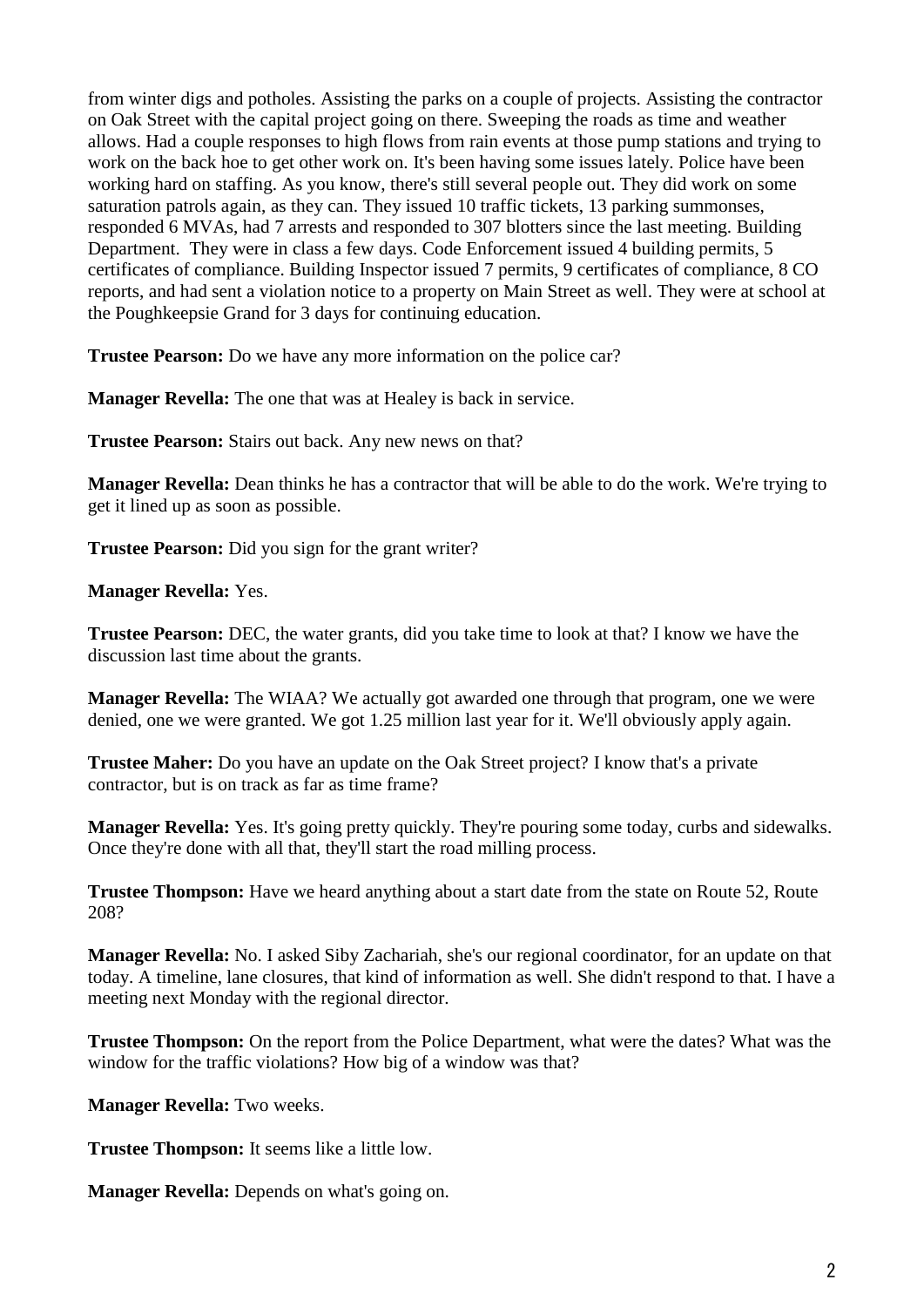## **Deputy Mayor Carley:** FEMA and the sewer?

**Manager Revella:** FEMA's covering the damage of the sewer plant from the storm in September.

**Deputy Mayor Carley:** Not for the projects coming up.

**Manager Revella:** No, but everything helps.

**Mayor Ramos:** Just for clarification, when we talked to the Department of Transportation regarding the 52 and Oak Street, we are going to set up a plan on where, how and where they're going to stage their equipment, timeframe so that we can try to limit our exposure to their work. Preferred night work, but that's not going to be possible. Just when you meet with them, make sure that's addressed.

#### **Approval of April 19, 2022 Minutes**

Deputy Mayor Carley made a motion to approve the April 19, 2022 minutes. Seconded by Trustee Pearson. All ayes. Motion carried.

#### **Public Comment**

**Elizabeth Skinner:** 35 Alfred Place. \*Read letter into minutes\*

**Cheryl Baker:** 126 West Main St. I don't know what research the board has done in regards to the landlord registry or if you've reached out to the local landlords in regards to the proposal for the additional \$25. I just ask and when doing your research, reach out to them because it's not them that it ends up paying. It's going to be the tenants which are already struggling. But another consideration is if we want to get the Walden Business Council back up and running and get businesses and landlords to work with us, to work with tenants. The Village has to be willing to work with them and that needs to be a consideration when adding fees. If we're asking landlords and businesses to consider business incubator model or reduce graduated rent to bring a new businesses on to our Main Street so we can revitalize Walden, which I think is what everybody would love to see. We have a very beautiful Village. I want to make it a destination, not just a drive through for people. We have the highways, major roads that are now finally being redone, potholes fix, thankfully, and the curbs addressed. It's imperative that we work with these businesses so they can work with us and that we maintain tenants. So there isn't a constant flip flopping back and forth of tenants that aren't staying because they can't afford the rents that are already incredibly high. And now that you're going to add fees to it on top of it. Most especially when ask the question, is it necessary, when there is an alternative to doing that fee? Don't spend the money on the paper in the postage. Move to electronic. Is it really necessary to have someone fill out the same form every year if there's no changes? If there's a change, have them fill it out. But if not, why are you wasting the time in the paper? Especially if people have a tendency not to respond to it, do it electronically or do it via a phone call. I just ask that when you do your research that you consider those options before really adding yet another fee to already the fees that they add, which is quite extensive. If you go through the list that whether it's the fire inspection fee or the sprinkler fee, add up what they do. A lot of our landlords have multiple buildings within the Village. It adds up to a great deal. Ask yourself, is it really that unreasonable not to charge a fee? Just because you can doesn't mean that you should. You should look at the long shot of what the ramifications could be down the road, especially if we're asking for these businesses to work with us. Thank you.

**Mary Ellen Matise:** I do want to just support some of what Cheryl said, especially about passing hidden fees. They're really not hidden, but it becomes sort of like DMV, with all the miserable amount of fees that they charges for different things and they will get passed down to tenants. That's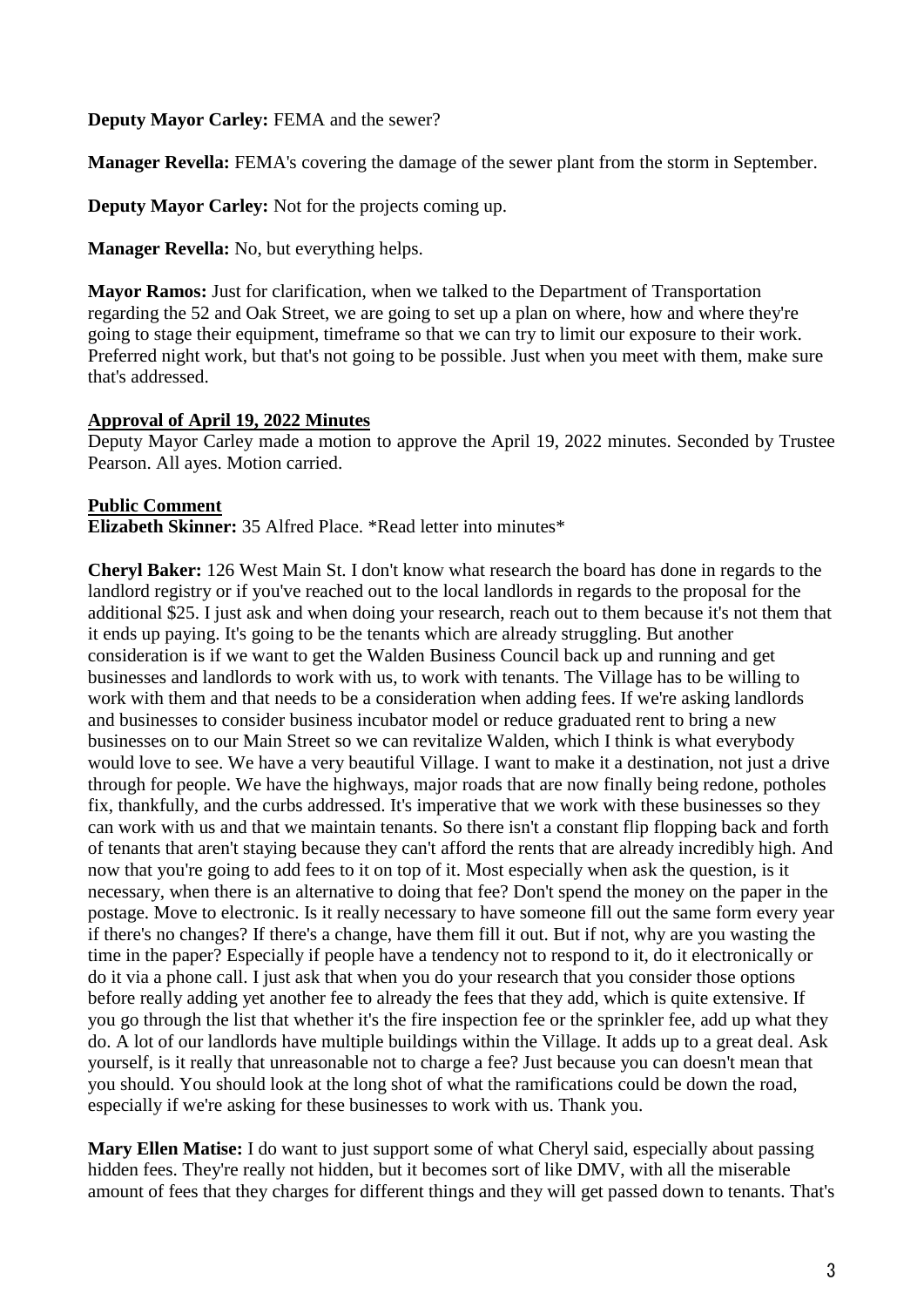probably not such a great idea. I did query one other nearby municipality, and that Clerk in that Building Department had the same issues that we had about not getting people to respond, especially the first letter go around the round of letters, and somehow that municipality has shrunk that number way, way down. So either we are not doing something right, maybe putting the fear of God in some of these people to respond. Maybe we need to contact this person or Clerk contact this person and see what we could do to improve. So that it cuts down on the amount of time that they're spending on this. That's really what you're responding to. I think you should go through the whole procedure, what they're doing and maybe streamline it somehow so that we're not spending all this money on staffing and personnel doing all this work. Be aware, too, that there's many, many, many municipalities have landlord registries, but there is nothing in state law that tells you how to go about implementing it. Nothing. Not like the Zoning Board where you have to send a letter within 300 feet and all that, there's nothing. Whatever we do on our end to get this to work, it should be as economical as possible.

Trustee Thompson made a motion to schedule Local Law 3 of 2022 Landlord Registry for May 17, 2022 at 6:30pm or soon thereafter. Seconded by Trustee Maher. All ayes. Motion carried.

## **Edmunds Lane Project**

**Manager Revella:** You should see the picture in your packet. It's really for purposes of discussion. There's a potential use as a to build a building, warehouse or whatever is allowed. There was a question about the usable space, the floor plan of the building being 30% of the usable space or 40%. There was a discussion in the comp plan in 2012 which mentioned it, and then we passed some zoning, but I'm not sure if it was supposed to be 30% or 40% or what the board wants or recommends. I just want to make sure it's okay for Dave to look into that issue to see what most places are doing with an OL-I zone, it should be 30 or 40 and what our comp plan recommended from then and if we the zone that we adopted complies with that. Anybody have any comments on that?

**Attorney Donovan:** I think the big picture, I thought I saw some communications about doing some, is that all we are talking about is the 30 or 40%?

**Manager Revella:** Yes. What Dave is referring to is there's a lot to the left that's approved for subdivision for residential housing and it's zoned R3, which is going to stay R3. The section to the right is the OL-I and that's what they're concerned about that setbacks and percentage of use there.

**Mayor Ramos:** John, what is being asked? They're asking for the reduction to 30% or raised 40%?

**Manager Revella:** They want to raise to 40%. I'm not sure if that is in congruence with what our comp plans saying and what we have to do to make that happen and what impact that has on us.

**Attorney Donovan:** The procedure, if the board is inclined to change it, would be an amendment to your zoning ordinance, which is the process we've been through a couple of times. You have to prepare a local law, goes to the Planning Board, goes the OC Department of Planning. There's a public hearing and there's some sort of analysis. If you're behind that and remember, there's 2 ways to modify your zoning code. I say 2 ways. There can be a petition from an applicant requesting the zone change or the board can do it at its own initiative. I think this is what the manager is suggesting is a relatively low level analysis that would just kind of give you some background on whether or not if the increase is common. Is it 40% development coverage?

**Manager Revella:** Development coverage, it looks like.

**Attorney Donovan:** Including improving services, parking and the like?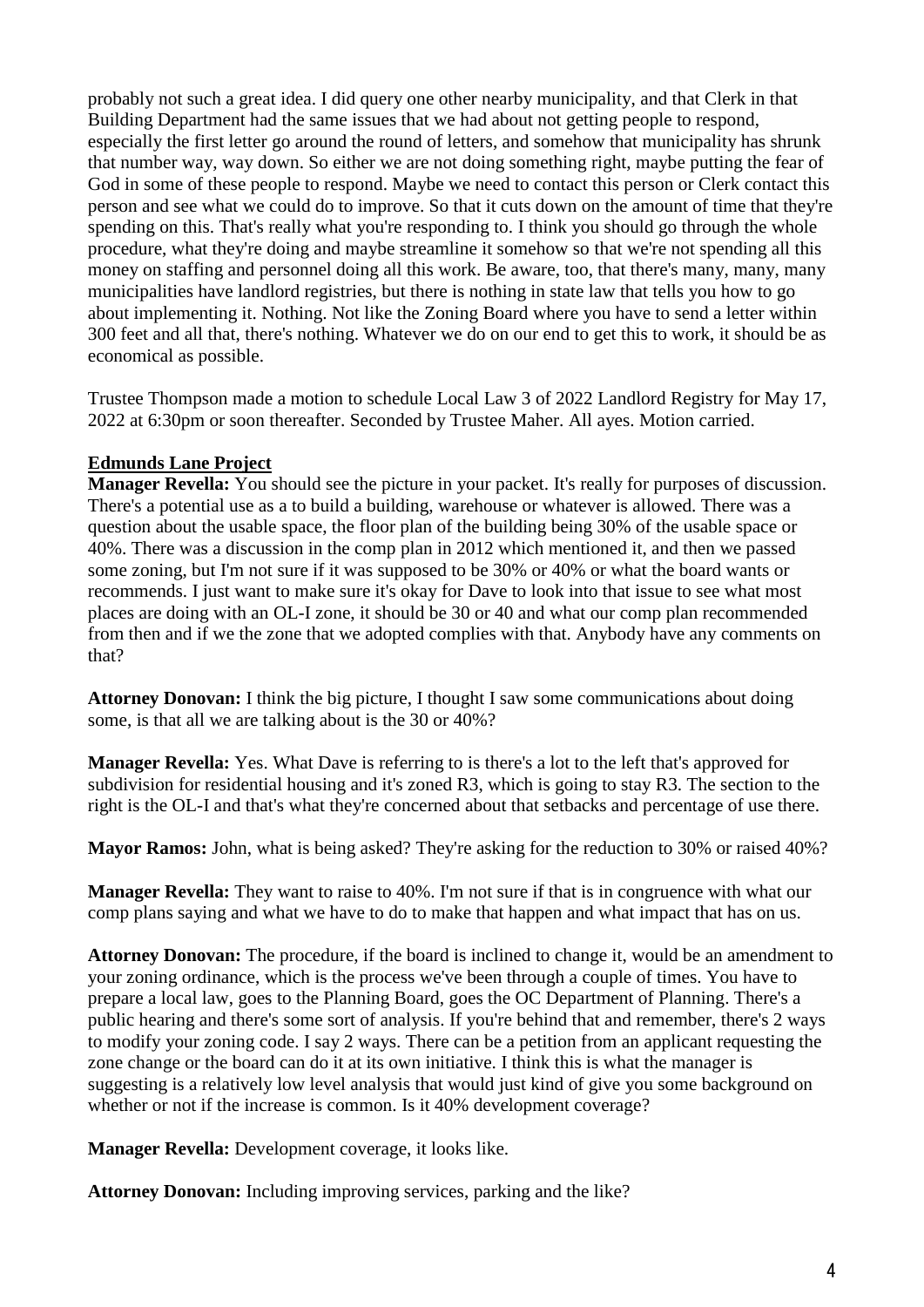**Manager Revella:** I think so.

**Attorney Donovan:** I may pinch your planner. Just very briefly, one email. And I'll report back to the board at the next meeting.

**Manager Revella:** She'd given us feedback on this for this on the comp plan and the zone change.

**Trustee Thompson:** I'm just a little confused. It's not clear in the comp plan, is that what you're saying?

**Manager Revella:** There was recommendations in 2012, which I thought we passed, which made this recommendation. But I don't remember for sure that zone change matched that plan. Then our next comp plan update didn't really mention it.

**Deputy Mayor Carley:** We evaluated to 40% last time?

**Trustee Maher:** 30.

**Manager Revella:** I don't know if that was the intention or not, that's what we're going to check to make sure that was right.

**Deputy Mayor Carley:** We said 30, and they want 40.

**Manager Revella:** They're asking for 40 and if that's even possible, I don't know.

**Attorney Donovan:** Understand this kind of 2 components. Your comp plan is your goals, your zoning ordinance are your rules. If the plan says X, if it's not in the rulebook, it doesn't matter. I guess the question is, do we even want to consider it? And what are the consequences if you do?

**Trustee Pearson:** On page 74 of the comp plan. It talks about 40%. I don't know if that was recommended or whether that's what you had approved.

**Manager Revella:** That's what we're checking out.

**Attorney Donovan:** What version of the comp plan?

**Trustee Pearson:** 2019. Page 74. It just says land use regulations. When you go into the recommendations at the end on page 85, it talks about updating the use regulations for mixed use industrial zoning expanding list permitted. There's a part in there too on page 85 you might want to look at as well.

## **Park Use Forms**

**Manager Revella:** Just want to make sure we approved or okay with approving those changes from the forms. I got some feedback from board members that these were okay and happy with the changes, but just want to make sure there's a vote to approve those officially, if that's okay.

**Trustee Pearson:** I'm happy to see that the sports leagues and the tournament is on the park use for the Bradley Park. The pavilion doesn't talk about cleaning. Will the people who are renting those spaces is there somewhere that it says they have to clean them and make sure cleaning the dugouts, respect to other people, no foul language, cleaning the pavilions and dugouts. There's nothing listed there that that has to get done. I didn't know if we wanted to add something like that, that they're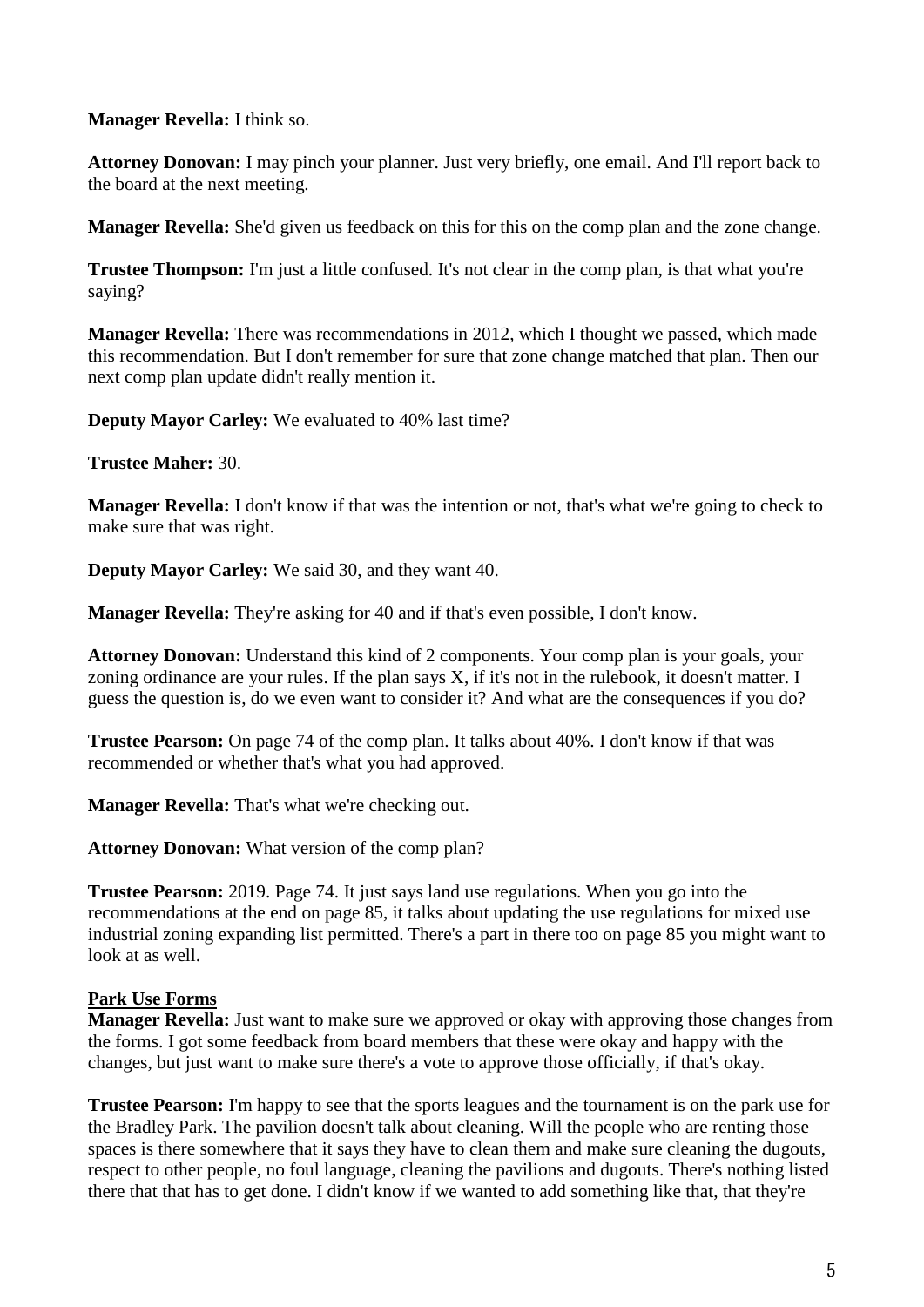responsible to clean up after themselves for sports events. I think it's understandable, but I just think maybe like the list you have for the building. For the Community Center. I had mentioned something about putting the supervisor in charge on that day so that you know who was in charge of that event that day? If something happened, they could go back and talk to that person that was in charge. That's not on the top of the list.

**Manager Revella:** You mean like the representative of the applicant?

**Trustee Pearson:** Like who is in charge that day to like make sure it's locked up, make sure everything's done. I don't know if it's part of the Parks Department that goes back in and make sure the buildings are locked up and heat's off.

**Manager Revella:** There's an employee on duty. Even now, if someone goes to rent Wooster Gym, for example, there's an employee on duty that goes and locks and checks it. In the beginning and the end.

**Trustee Pearson:** Right. I'd like to see that in this form somewhere, the supervisor or the person who's in charge of that, just so that there's a reference.

**Manager Revella:** A sign off that they checked it?

**Trustee Pearson:** Yes. Knowing that it's done. I also think that I would make the fees a little higher. It's a brand new building. I know that many of the other places around are higher than we are. If you rent for 4 hours, you're at \$300 instead of \$400. Many places, even the firehouse in Montgomery, I think is like over \$400 for an older building. That's just my comment of adding like \$50 each for each piece of that. It can always be readjusted later on or you can adjust it and the manager might be able to have an adjustment for people who are in need. I don't know how we can put that in there as well. I know there's going to be a kitchen there. I had asked this question before, are you allowing cooking in there or are you just allowing warming up and heating?

## **Manager Revella:** Both.

**Trustee Thompson:** I can go along with the fees. I do think we could be a little more competitive with other rental facilities in the area. But I think this is a place to start. Under the rules on number 4, I don't know how you are going to be able to enforce that all persons must remain in the hall for the event. I think that just seems a little silly because I don't know how that's enforceable. There won't be someone from the Village there watching.

**Manager Revella:** If they break the rule.

**Trustee Thompson:** How will we know if they break the rule?

**Manager Revella:** If they're not breaking the rules, then incidents wouldn't happen outside with people at the event.

**Mayor Ramos:** We do have personnel that go to the sites if they're being rented and check on the facility.

**Trustee Thompson:** They do a drive thru periodically. No one's assigned to stay there. I think these are a good starting place for the fees. I think depending on how the facilities are utilized, we may be able to be a little more competitive with some of our neighboring communities that have halls and things to rent. Our fees are definitely on the lower side.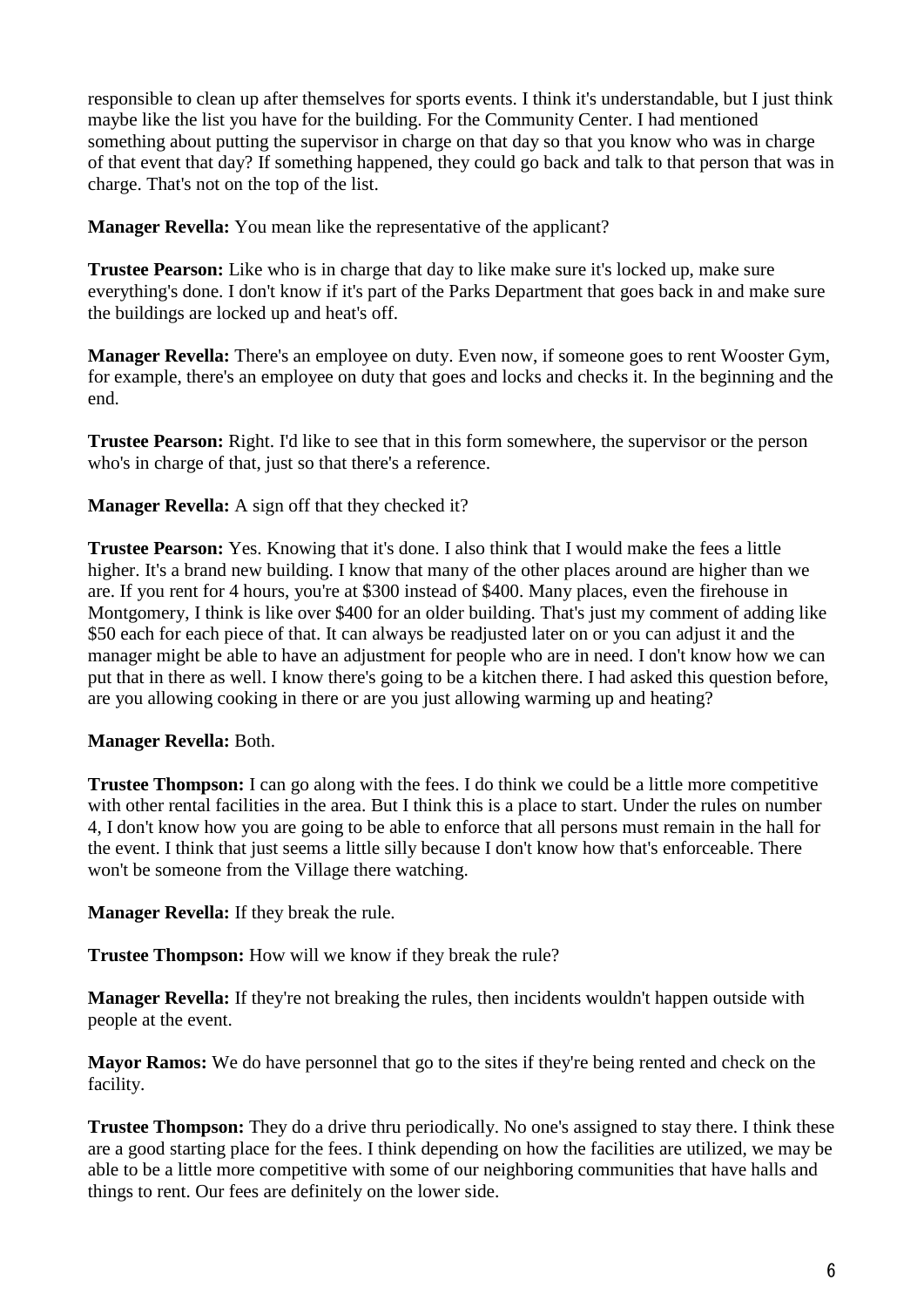**Trustee Sebring:** I've been looking at the fee schedule too, and I believe that they are low and we should raise them up a little bit to stay competitive with the rest of them. I agree that it's for our benefit and I think if they want to rent it, they'll rent it. They want to go someplace else, it's purely their option. But I feel as though we should raise the rates a little bit.

**Deputy Mayor Carley:** I guess I'm just a little slow like I always say to the public, I'm a little slow, but I'm not that slow. Everyone's talking about to compete with neighboring Villages, Rec Centers. Raise the fee to get to their level so we can compete with them. If I'm going to compete, I shouldn't raise the rate. I should lower the rate. So, they have the people come to us, so we can get volume over what they want. My point is, we shouldn't try to be competitive with the neighboring Villages. If they want to do whatever they want, they do it. We should maintain for what we have for our Village and our residents. I think the fees are fine if we feel later on that we want to raise them and there's a reason to raise them, not to raise them because everybody else's Village resident is 80, so we should be 80, too. I don't think that's a good reason to raise rates. Secondly, in regards to what Trustee Pearson just spoke to, put the name of the employee who's going to be working that day there. I think we start micromanaging our departments it becomes a problem. I believe the department head there knows who's working, knows the responsibilities and everything that is in place should be in place. We don't have to have a name on here to say who's responsible because responsibility falls upon the Rec Department and whoever he assigns that day. That's my point in that. Regard to the check list I believe is generic for a reason. You shouldn't get too prescriptive because then you would probably cross into trouble. I did read the part about people outside and I thought that was a little borderline also. I do understand the reason for because trouble happens outside. You're not supposed to be there. People are breaking rules and things happen. Then you have enforcement. I think the language is fine overall personally, but those are the main ones I hear tonight about being competitive. To me that's not being competitive. The name of a person who's overseeing the event that night should be on the application and on the check list and all that I think is micromanaging a little bit too much. Thank you.

**Mayor Ramos:** I'm pretty comfortable with the amount, the fees at this point in time. We're here to serve the community. We're not here to increase prices. We do pay a substantial amount of taxes within the County, the Town and the Village. And we need to give something to the Village residents. We always said and I remember saying this in the first board meeting when we proposed to Village Community Center, that if we build it, people will come. And I still firmly believe that and we will have renters for the Community Center and they will pay their fees. We haven't had any serious issues. We do have employees that are on duty from both places, Wooster and Olley. They are very diligent in performing their task and their job. The only time where we ran into a problem where there is criminal mischief or vandalism and damage is after hours. That's not because of the parties or the engagement of any type of events that are there. I believe the fees are solid. Like the Deputy Mayor said, when are we going to stop micromanaging? People do their jobs for a reason. They love their job and they will continue to protect the property of the Village. I'm good with the fees and the rules and regulations. It's not vague. As for the people staying outside, that's up to the person who's engaged in the renting of the place. They are ultimately responsible. They give us our liability insurance policy. If something goes wrong, their liability pays for it. I'm good with that.

**Trustee Sebring:** The only thing I didn't see on here was that depending on the particular event that goes on there. If there's kids that don't want to be inside and they see that pond over there that maybe the parents will say, bring a fishing pole. I think we should at least look at that because that's one item that when kids don't want to be inside, they're going to do everything and can go outside. If people know that there's a pond there, okay, if you don't want to be inside with festivities, bring your pole and go fishing. At least look into that.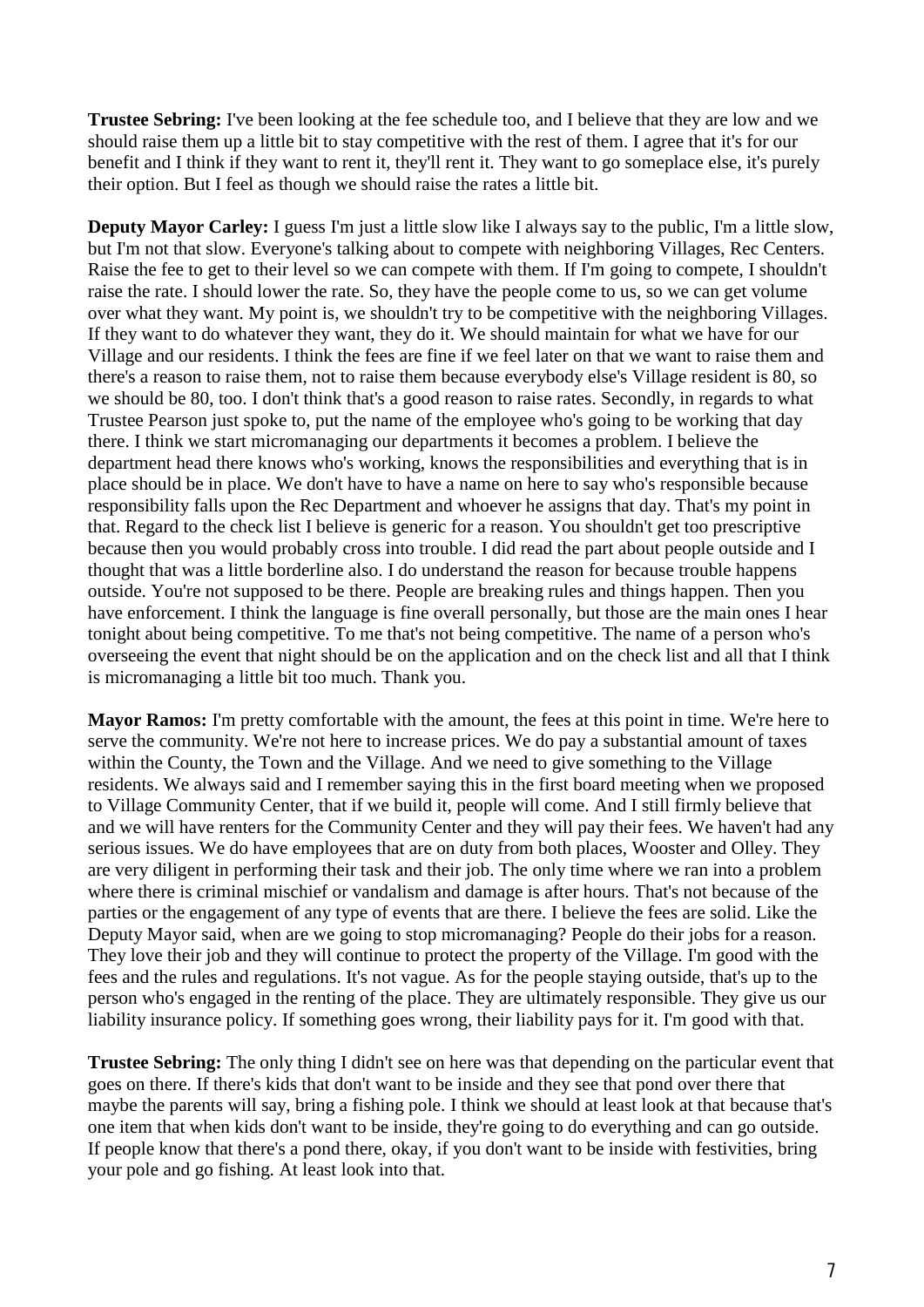**Mayor Ramos:** It's still a public park.

**Trustee Sebring:** But you got your rules. And that would fall in under number 4.

**Deputy Mayor Carley:** You want it to say no fishing?

**Manager Revella:** He's saying, if the rule says you must remain in the hall for all the event and there's a couple of kids at a party that just want to go play by the pond. Is that a violation? Are we going to allow them?

Trustee Maher made a motion to approve the park use forms. Seconded by Deputy Mayor Carley. All ayes. Motion carried.

**Manager Revella:** I just want to let the board know that if the Town ends up contributing to the center, as they do to other municipalities, they do contribute to the Village of Montgomery. I may ask the board to revisit the fee schedule to include one for Town residents if that comes to pass. Just so you're aware.

# **Village Treasurer**

**Mayor Ramos:** After the conclusion of the interviews, there's been a selection by the Board of Trustees and the candidate who's going to be offered the job is Ms. Kelly Kelly.

Mayor Ramos called for a motion on the matter.

Deputy Mayor Carley made a motion to appoint Kelly A. Kelly. Seconded by Trustee Thompson. Roll Call:

Trustee Pearson: Yes Trustee Maher: Yes Trustee Thompson: Yes Trustee Sebring: Yes Deputy Mayor Carley: Yes Mayor Ramos: No Motion carried.

Trustee Sebring made a motion to approve starting salary for Treasurer's salary at \$92,500. Seconded by Deputy Mayor Carley. Roll call: Trustee Pearson: Yes Trustee Thompson: Yes Trustee Sebring: Yes Deputy Mayor Carley: Yes Mayor Ramos: No Motion carried.

## **Village Hall Updates**

**Manager Revella:** Just so the public's aware, the board had looked at 3 flooring samples from the back of the room. The sample that's a darker wood, longer looking tiles. The one that was selected is for the hallways, the common areas, and first, second and third floor and the offices on the third floor. Just so the public's aware, we're working with the contractor, the only one that bid on revising the bid, because the bid was set on a different floor type than this sample. This one's a little bit cheaper, so we're just conferring with them that they'll adjust the price accordingly. Then I'll present that to the board for authorization if the board chooses. We're also looking at a couple other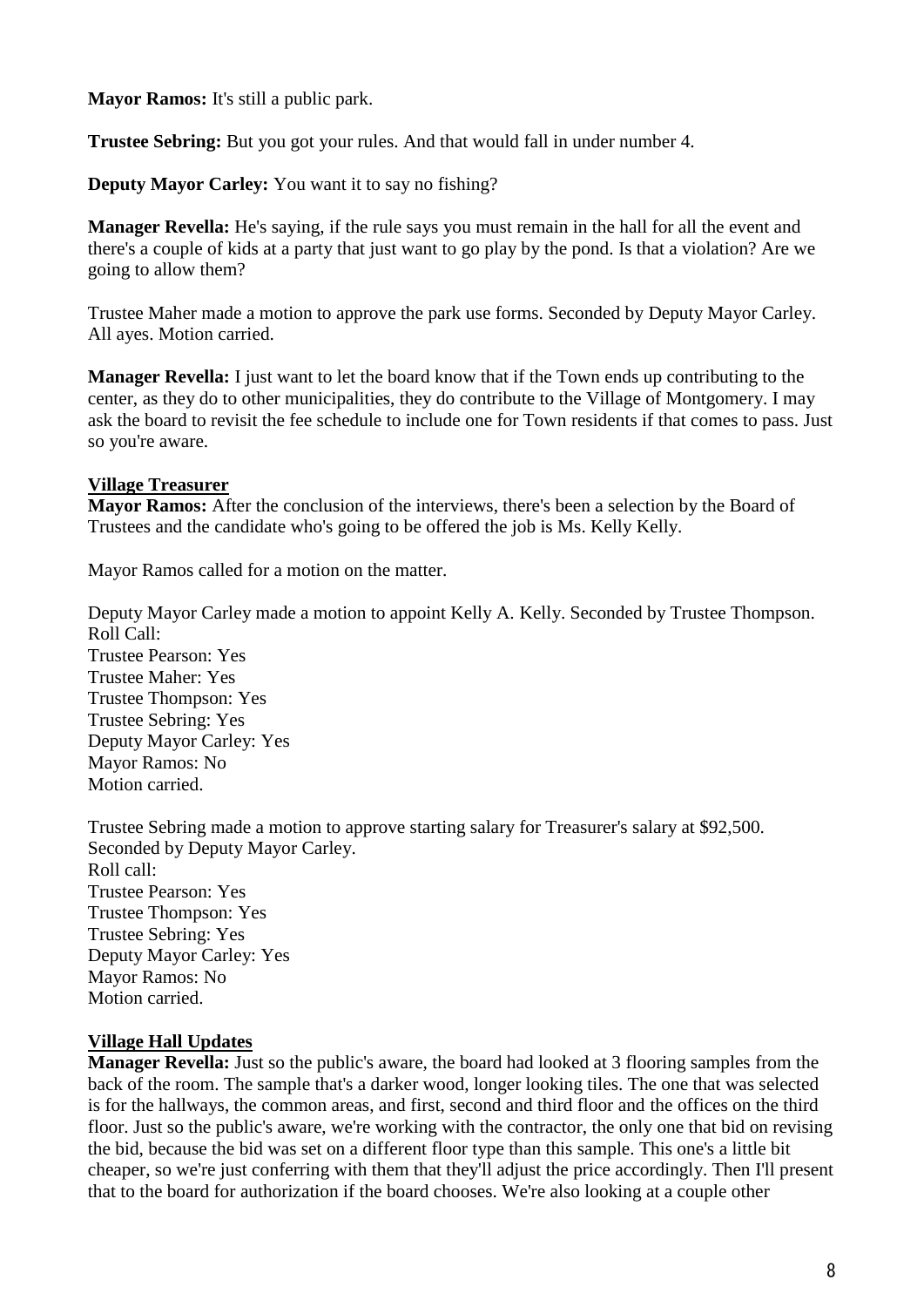updates. Furnace. There's some issues in this room if you can see the wall behind you. There's a couple of spots here and there with these falling of plaster as well as in the offices. We're trying to get someone to look at that to see if we get a price on that and paint on the exterior. If you see it on the top of the building exterior. Getting a price on that as well. We had one a few years ago, but we couldn't get confirmation on lead paint abatement. We're getting another person back in there now to see and get some pricing on the expertise in that area.

**Trustee Thompson:** The flooring is going in the third floor office, the corridors up here, first floor, second floor? Is the library contributing to any of that on the second floor?

**Manager Revella:** No. They have a different floor that's going to be in the community room that they're going to pay for even though it's could be our responsibility.

**Trustee Thompson:** This will go into the judge's office as well?

**Manager Revella:** Yes. Just not the bathrooms.

**Trustee Thompson:** We had discussed painting your office and the Clerk/Treasurer office. Is that still included in this?

**Manager Revella:** We are getting that painted. Correct. My office will be painted just before they do the floors. This is absolutely separate because these ares different kind of walls. We have to be cautious.

**Trustee Sebring:** What about the furnace?

**Manager Revella:** We're looking at pricing for the furnace right now. We've been told that the furnace is fine and it could last 10 years. It's just there's parts that keep going here and they're. Not the furnace itself. It's exterior parts like steam fittings. Some kind of regulators that keep going that they pop once in a while. It's just hard to get the parts because it's old. But the furnace is a good furnace, is what I'm told.

**Trustee Sebring:** What's going to be if you're going to replace the furnace, put in 2. Split one floor and a half a floor and then the other is only from half the floor and it's a second and up to the third.

**Deputy Mayor Carley:** First of all. Thank you. I think this will go well. So my question was, I know we started with the pictures or something on the hallway on the first floor. Are we going to do anything else with the Police Department in that area where people come to the window?

**Manager Revella:** That floor is getting done. Entrance floor.

**Deputy Mayor Carley:** What about the painting or anything in that area? Just a sprucing.

**Manager Revella:** The paint was done not long ago, but paintings like pictures and things we're talking about trying to get some more historical pictures to put out throughout the building, not just on the first floor. Try to blow up some of the postcards from Walden to put around. That's the idea. We'll see.

**Trustee Sebring:** What about if we put in the paper with residents that have lived here a long time and maybe they have articles from back then, the Citizen Herald that they would like to have put in there. What was going on in the Village, the events. I got some from Wooster's Grove back in the 70s when it was always snowing and you always had a lot of kids down there ice skating. Things of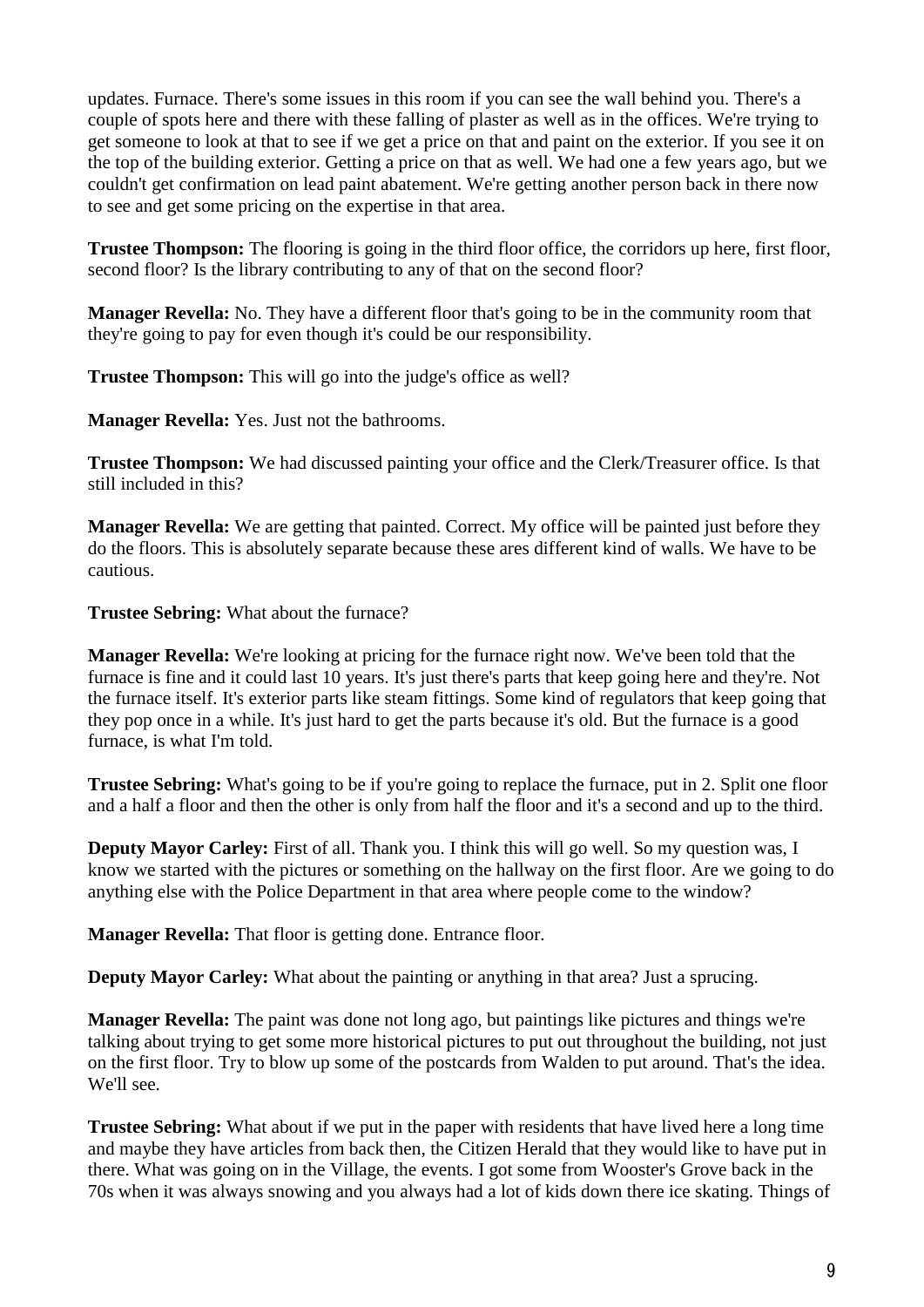that nature.

#### **Outdoor Café Request – Empanada Nirvana**

Deputy Mayor Carley made a motion to approve the outdoor cafe request for Empanada Nirvana. Seconded by Trustee Thompson. All ayes. Motion carried.

## **Public Comment**

**Mary Ellen Matise:** I did send you a comment about the fencing and I did receive a comment from a co-committee member saying, you brought that up at our meeting and we were going to talk about it, but we haven't had a meeting and we might not have another meeting. I'm just getting impatient because like I'm on the 20 year plan and I don't know how much longer I'll be around. I'm trying to get as much done as quickly as possible. In fact, what we've asked for and haven't had in a long, long time is a tri board meeting and something like that would come up at a tri board meeting and would be a good discussion for a tri board meeting because what happens is because we kind of get at the zoning board, the anomalies. The things that you wouldn't even think of are a problem in the code, are a problem in the code, because they come before us either for a variance or something else. So we pinpoint it and it has to come to you. This whole thing about fencing, I think, is one of these anomalies. To me, it just it makes no sense if the rear yard fence can be 6 feet, but the side yard fences can only be 4 feet and these people are showing up, paying \$200 for an application, paying for a mailing. Sometimes they get an approval, sometimes they don't, and then they still have to pay. If they get an approval, they still have to go pay for the permit for the fence based on the cost of the fence. Could cost them another \$200 or more. So you're talking about a \$500 bill for somebody just to put up a lousy side yard fence. And you're only talking about 2 feet difference. To me, it's kind of a no brainer. This person said to me, you brought up the person on Oakland. But that's a separate issue. And really, I am going to refer that issue to the Village Manager because the person was never given all the information about his particular situation. That's your job, not the zoning board's job, to deal with that type of situation. We could go on to this other thing now that I got fixated on. I try to be as pleasant, as appropriate as possible in public comment. I think that's important. And we all know each other. So that's all part of it too. I did the other email I sent you. When you tell me I can't do something, I got to have an answer. I sent you all links to many, many other emergency management plans in nearby communities. New Windsor, Newburgh. Orange County doesn't have theirs online, but Ulster County does. City of Newburgh, Town of Highland is is reworking theirs. Cornwall, Town of Poughkeepsie. Orange County just has the hazard mitigation plan which says all the municipalities that have plans and of course the New York Senate law which puts the plans, makes it possible for us to have our own plan. The Manager says not putting it online. Of course, to me, that means find out why. When you talk about the plan, when you design the plan, you're talking about it in public. When you vote on it, you're voting on it in public. We we have an issue in this Village. People don't even know who to come to get a pothole fixed. If you don't give them information about what to do in an emergency, what are they going to do? A discussion that I had with someone also said it can become an issue about the whole issue about when you declare a state of emergency, how you declare it, what's covered, blah, blah, blah. It can become an issue for homeowners because then your homeowner's insurance is going to say, we're not paying. That's a disservice to the community for them. People not to know, property owners not to know. If there are procedural issues or things in there that people shouldn't know, you can redact them. There's absolutely no restriction. There is a recommendation for certain sections. Some of the communities you'll see have Facebook pages. There's a reason to have it out there. I'd like to see you talk about it. The Town of Newburgh, they have an advisory committee, emergency preparedness advisory board, and all the first responders are on their board. I really would like you to look into it and look into some way to give the public the information they need to know where to come, honestly, because really, we know. Who do you call for a pothole? Do I call you? Do I call her? Do I call him? Who do I talk to? I know who to talk to, but a lot of people in the Village don't.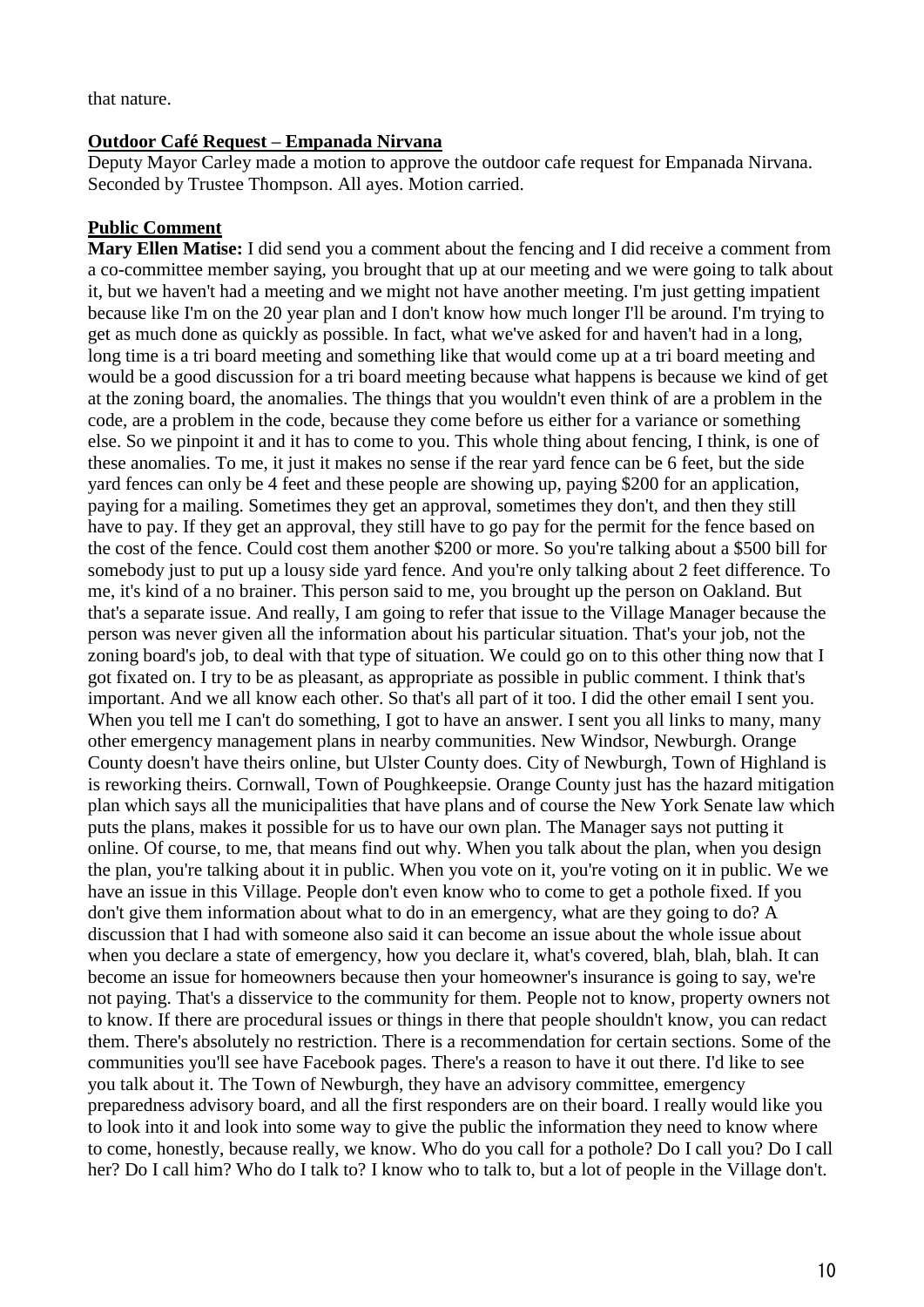**Cheryl Baker:** I was really struck by the last meeting when you guys were going over the Village employees' salaries and the make a motion, withdraw motion, make a motion, withdraw a motion and putting employees for that. I'm curious, with all that constantly dickering back and forth, back and forth with that that total amount add up to with the reductions that DPW, the Department Secretaries, the Village Clerk went through?

**Mayor Ramos:** About 67%.

**Manager Revella:** The total amount would have been, I think it was 65,000 total combined. And then it ended up being about a 9,000 difference at the end. I think it was around 9,000 in the A fund.

**Cheryl Baker:** All of that for \$9,000? Was that kind of consideration given when giving the new Treasurer a \$92,500 salary? An increase of some \$18,000 approximately? Was that same kind of decision gone back through? We had department secretaries that had their salaries, going back and forth, back and forth. What kind of discussion was done with the Treasurer? Did she walk in saying I want 92,500? Okay, you got it, you're good. We have a DPW Supervisor who hauls his rear end doing 3 jobs and it was a constant back and forth, back and forth. We're not going to give you that kind of increase. I'm just curious what kind of debate your discussion was given for the Treasurer's salary? Now is it set in stone that these employees' salaries are going to stay at their reduction?

**Manager Revella:** The budget was passed with the numbers that were given to me, so that's the numbers I have to work with.

**Cheryl Baker:** So, it's set. They can't go back and revisit then?

**Manager Revella:** They can revisit the budget any time, the boards makes amendments all year.

**Cheryl Baker:** That might be a serious consideration you want to make. Imagine how that feels to those employees. Especially the Department Secretaries who work day in and day out, have been loyal, stay through all through COVID and their money was taken from them. That is wrong on multiple levels. Imagine how insulting and degrading that is to a hardworking employee for this Village. Walden has a reputation with its employees, and it is not a good one. And these actions by this board, with this budget on their salaries, just furthers that. I seriously hope you reconsider that. Thank you.

**Dave Sperry:** Oak Street. Any plans to put trees and new drainage going down?

**Manager Revella:** They're updating the basins, but the drain pipe itself no. There are trees that are being donated from the owner of the Thruway Plaza, but they're not going to be on the street. They'll be in the yards.

**Dave Sperry:** If the owners wanted to request the tree, they would talk to whom?

**Manager Revella:** They can talk to me. I can help, but it's coming through the owner of the Thruway.

**Dave Sperry:** I understand that. But I know a couple of people are going to have the trees cut down and I'd like to see trees go back up going down the road. Put some shade back on the road.

**Manager Revella:** There's one tree left, but it's not going to be there.

**Dave Sperry:** That person would contact you.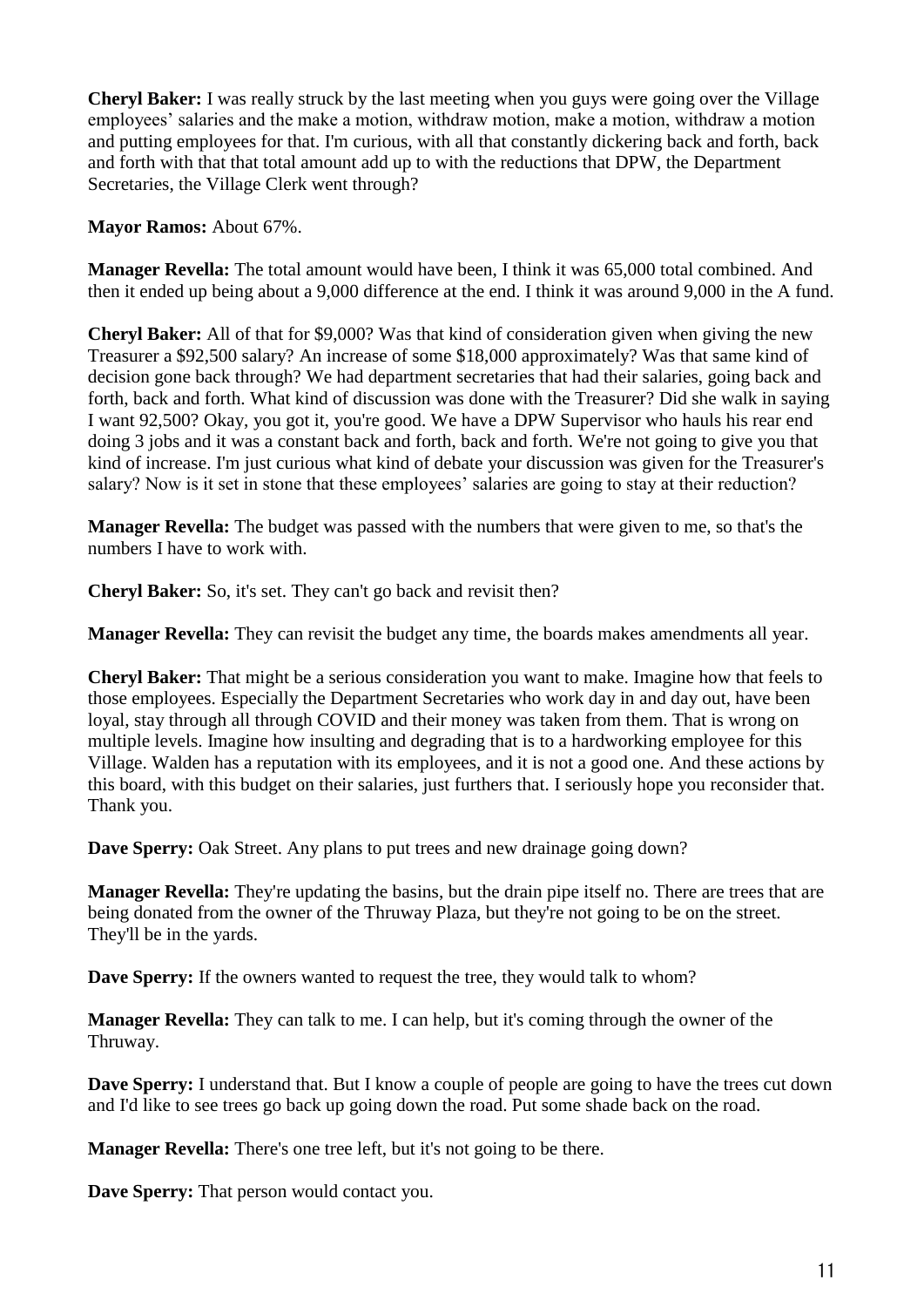**Manager Revella:** They can contact me and I'll help coordinate with them.

**Dave Sperry:** And drainage is going to stay.

**Manager Revella:** They're not doing any piping that I'm aware of. They're updating a lot of the basins, but I'm not aware of them updating any pipes. The lower sections have pretty good pipe. I don't remember what the upper has. I didn't ask that question. I know that the DPW Super checked.

**Dave Sperry:** They're blacktopping 52 and 208 or just 52?

**Manager Revella:** Both.

**Dave Sperry:** Doing sidewalks or just the road?

**Manager Revella:** They only did some ADA compliance. That's all I'm aware of.

#### **Payment of Audited Bills**

Trustee Maher made a motion to approve payment of audited bills. Seconded by trustee Sebring. All ayes. Motion carried.

#### **Correspondence**

**Trustee Pearson:** I had some emails, 3 of them from Mary Ellen Matise, 1 on housing on Main Street, side yard fence and emergency management plan. An email from Mr. Jacobowitz on Edmunds Lane. I had response from Supervisor Maher on the wellhead protection project. Mr. Ramos being away and a thank you from an applicant. Also another one from Mary Ellen on a sign on the sidewalk.

**Trustee Maher:** I also have 3 emails from Mary Ellen, same topics. I also received a correspondence from a resident on Oak Street, which is why I brought that up earlier, just stating that they weren't informed of anything that was going on. Does that correspondence go to the landlord and not the tenants?

**Manager Revella:** It goes to the owner of the property.

**Trustee Pearson:** I also received same emails from Mrs. Matise, the same as the others. Plus, she always sends me anything she happens to receive regarding climate smart activity. I also received an email from Brenda Adams, the Chairwoman of the Zoning Board, and an email from Rebecca Pearson. The Mayor. I got the DEC alerts as I did the last time, which I forwarded to you. If you think they're worth consideration, we can share them with the rest of the board. I don't break them out because there's so many of them. I just give them all to John. I know, Willie, that you had asked about that. I'm happy to forward anything to anyone, but I generally give it to John first and then if he thinks it's something that we should consider. I'm assuming you'll give it to everyone.

**Manager Revella:** Some of them are like \$10,000, but you have to be on the Hudson River. Some are 50/50 match, but you have to have a certain kind of department that we don't have. Some are hard, but there's one that came recently that I think we got to look into that was had something that we could use.

**Trustee Pearson:** One was a June 1st deadline. I just send them on because a lot of them the window is so small. By the time you get the notification, you might have 3 weeks to get the entire grant written and sent in.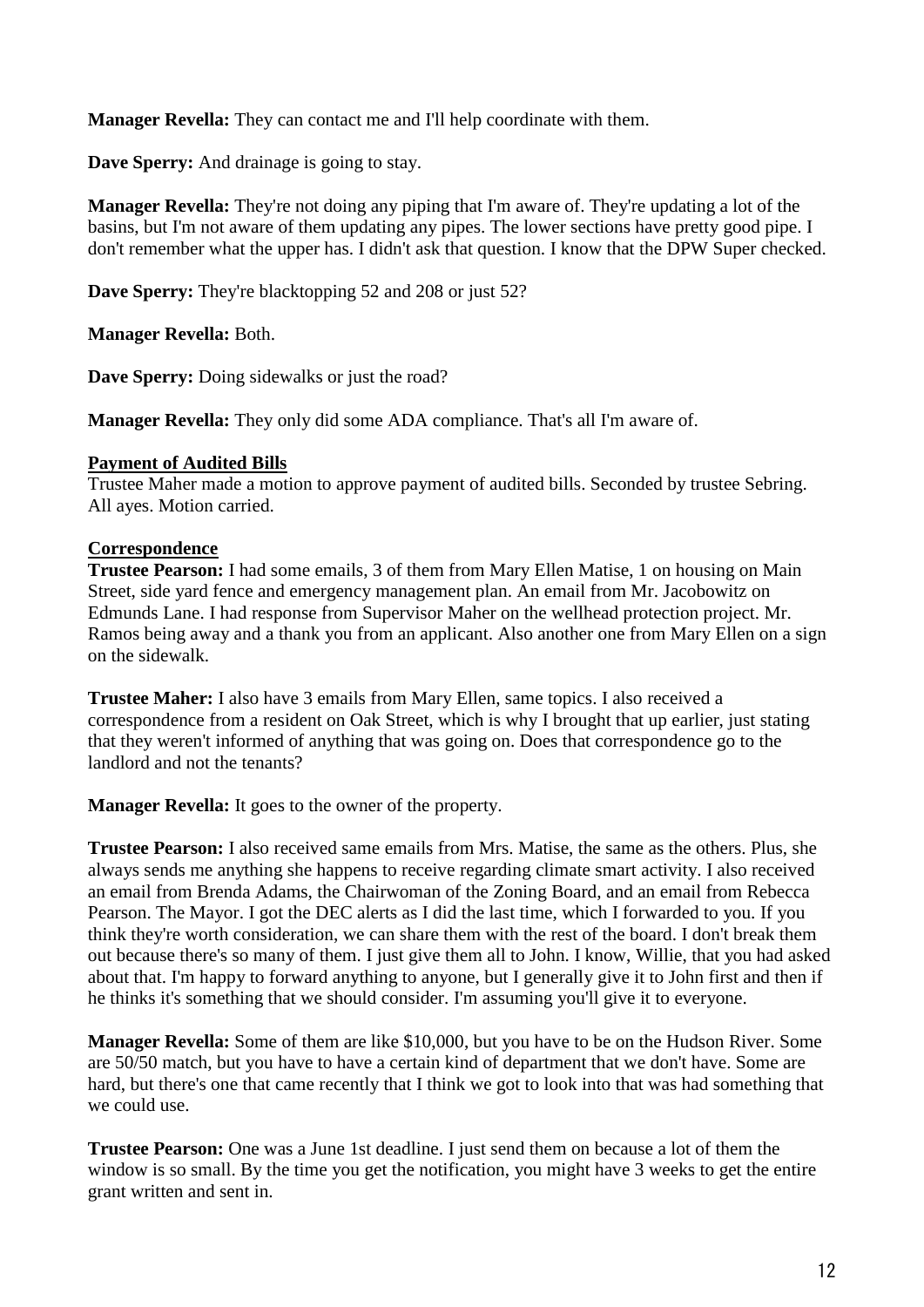**Trustee Sebring:** I received the same ones from Mary Ellen and then the ones from Becky.

**Deputy Mayor Carley:** I receive the same correspondence.

**Mayor Ramos:** Thank you. I had a slew of them. I don't know why they only got 3. Because I think I got 7 from you. Village Manager and I have been corresponding with the business on 35 East Main Street. I'm hoping to come up with an equitable resolution for them to stay in our Village. I also received correspondence from the DEC about a grant that I forwarded to the Village Manager to consult with our grant writing person so we can move on with some of that. Also got correspondence from the Tri-Montgomery. They want to call it a Triathlon, which it's a weekend full of town wide events and special surroundings of our area's first Triathlon. October 15, 2022. Rain or Shine. Starting and ending at Benedict Park. It's running, biking and kayak and on the Wallkill River. This will be posted on our website and it's hosted by the Business Council of the Greater Montgomery. Should be a well attended the event. The route will be posted on our website. It's a total of 21.6 miles. It should be a an enjoyable event.

## **Miscellaneous Comments from the Board of Trustees**

**Trustee Pearson:** I would just like to remind everyone that May 7th is the River Sweep event. This year it will be held in the Town of Montgomery over on Canning Road by Route 416 under the I-84 overpass. It's from 10 to 12. Anybody is welcome to go. There is a pre-registration, but you can sign up at the event. The only rules are to wear gloves. I would wear boots. They supply the trash bags. You can bring a rake or anything you'd like. It actually is a lot of fun. I did one here on the Walk Hill River and they pick a different location every time. May 19th, the Village of Walden can benefit from an initiative, is called a CEA, a Critical Environment Assessment. It's very important for our Village because it affects our wells. Part of the area has to do with our water supply. It's before the Town of Montgomery, right now. It's their project, but they need support from everyone in the community and the Village of Walden has a stake in the game. If you understand that everyone deserves clean water to drink, that's what you need to know. And they really need the support from the community. They had a meeting recently and it was tabled. So if there's anyone that would like to show support for their Village and the importance of clean drinking water, it would be really nice if anybody and everybody went to that presentation on May 19th over at the Town. It will be on the website, but we can double check on that. But it wasn't a great turnout from Walden at the last public hearing and then it was kept open. If we could get more support, it would be really great for our community.

**Trustee Maher:** I was unable to attend Arbor Day, but I've heard from so many people how wonderful it was and they really appreciate that we have that in our Village. Thank you to Becky and Jim and everyone that was involved with organizing that and the Rec Department. When we were talking about the Rec Department earlier, it reminded me that I've always wanted to bring up the fact that we don't have diaper changing stations at any of our bathrooms in the Village of Walden. I'd like to see this change. I think it's a pretty quick fix. I could probably even try and get them donated. I don't know if you need me to, but I think that it's a necessity. I've seen mothers changing their babies on the floor in our bathrooms and it's kind of gross.

**Manager Revella:** We always accept donations. Just want to throw it out there.

**Trustee Maher:** I think that's something we should definitely consider, especially in our new buildings and in our public park areas. Lastly wanted to request that all candidates for the Treasurer position be called and just notified. I know that wasn't done last time. If that can be done, if you need assistance with that, I can help. Just to let them know that thank them for applying and we appreciate their time, but we did pick another candidate.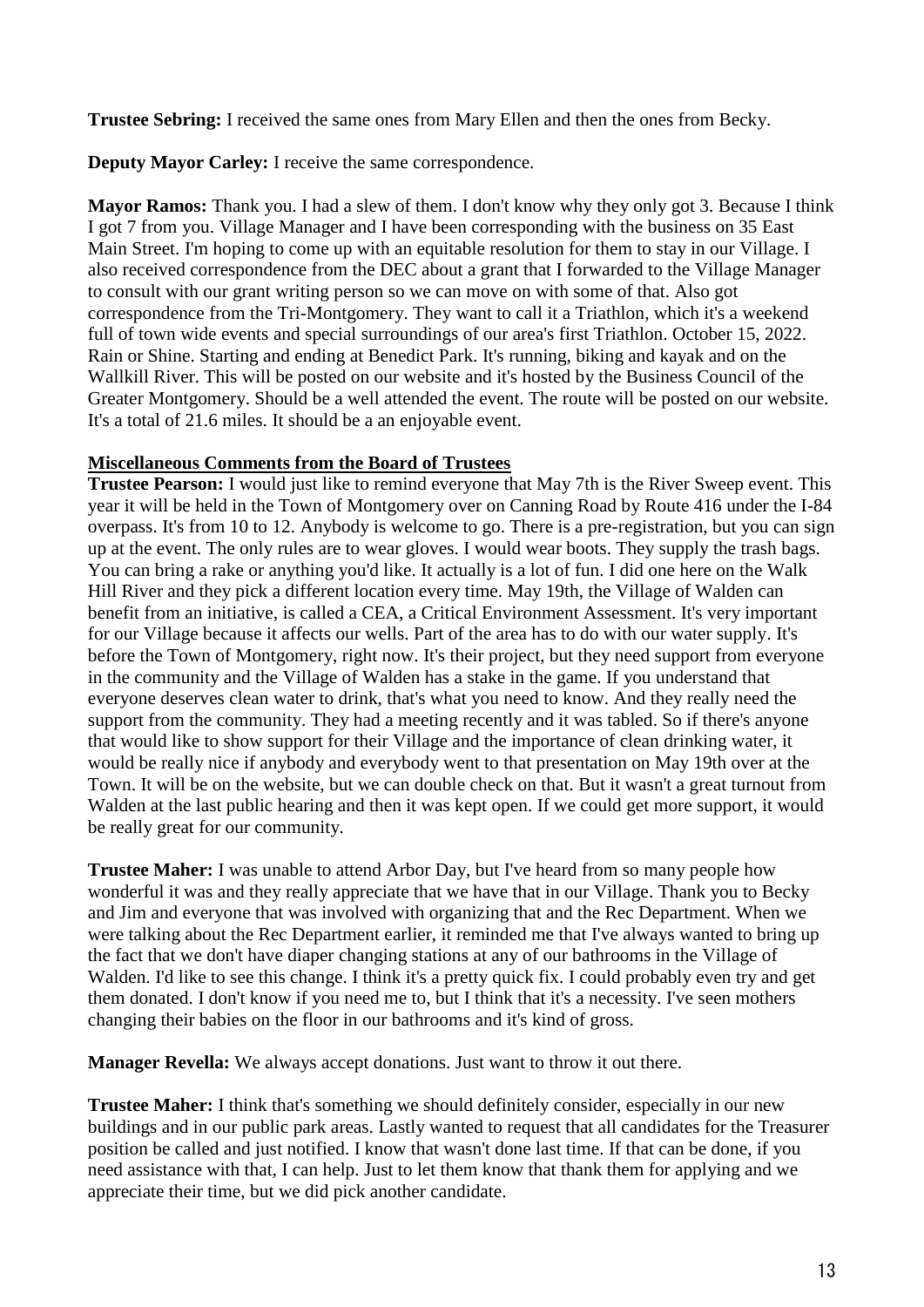**Trustee Pearson:** I spoke to the family of the waterfront park again, have we rebuild that part again? Are you rebidding for the walkway?

**Manager Revella:** Yes, we did. It's out for bid now.

**Trustee Pearson:** Because they were fine with extending the parking lot and doing a really nice big floating dock that can come off the property out of the water in the winter time. I know you already rebid, but I just thought maybe you'd contact them.

**Manager Revella:** We have to do that to utilize the grant funds.

**Trustee Pearson:** Mayor, did you happen to send the information to the Supervisor from the last meeting for wellhead protection?

**Mayor Ramos:** I was going to send him to the bore drilling. 2 companies right now, they don't have anything formalized. They just bring a truck and they bore. I'm going to have to do a little bit more research.

**Trustee Pearson:** I can send it to all the board members as well. I want to thank everyone from the board for Arbor Day. I know the Village is a is a big part in it. You support us. Thank you, Mrs. Phelps, for bringing, organizing this elementary school kids, the Mayor and the board and the Manager for your part in it, and also the Village staff. They do a great job. They dig the hole. They do all of that for us. So I really appreciate that. The kids do love it. I understand you can't come on Thursdays. It's hard. It's a school day and that's when we have to go, when there's school. Also about Oak Street trees. I didn't get an email. I got a phone call from John Joseph about trees on on Oak Street. He wants to really be able to put some in. I spoke to the manager and he said there's no room between the sidewalk and the street for them. But if people wanted in the Village to put them in their property or on their property on Oak Street, Mr. Joseph would be happy to supply those trees. I didn't get a number from him today. I did speak to the builder who has three apartments on Oak Street as well, and he's excited that he would be happy to put trees in his property. I spoke to Mr. Hunter this morning. He also said he would like to put a tree at the corner where he did that beautiful landscaping. There's some trees at the bottom level. I know Dave Sperry just talked about probably the people's house across the street, I believe, who might be interested as well. We would not be involved in that because it's not a Village issue. It would be between Mr. Joseph and the homeowners. Is that correct?

**Manager Revella:** Yes, we can assist, but that's about it.

**Trustee Pearson:** Can I send him your way then to assist with that? Would he need a letter from the homeowners? What would he need?

**Manager Revella:** Help coordinate with homeowners.

**Trustee Pearson:** I don't know how many he wants to donate. I'll talk to him again and see how far he can go with them. I don't know who's going to pick what type of tree, so I don't know if we want to be involved in that. But it's on the homeowners property, so maybe the homeowner wants a maple or somebody wants an oak or somebody want something else. I will talk to you this week. I will call him again just because I did leave him a message today. I'm excited about that because I really think having those trees, even on the homeowners property would be awesome. He's so gracious in stating he wanted to put in trees. I appreciate it.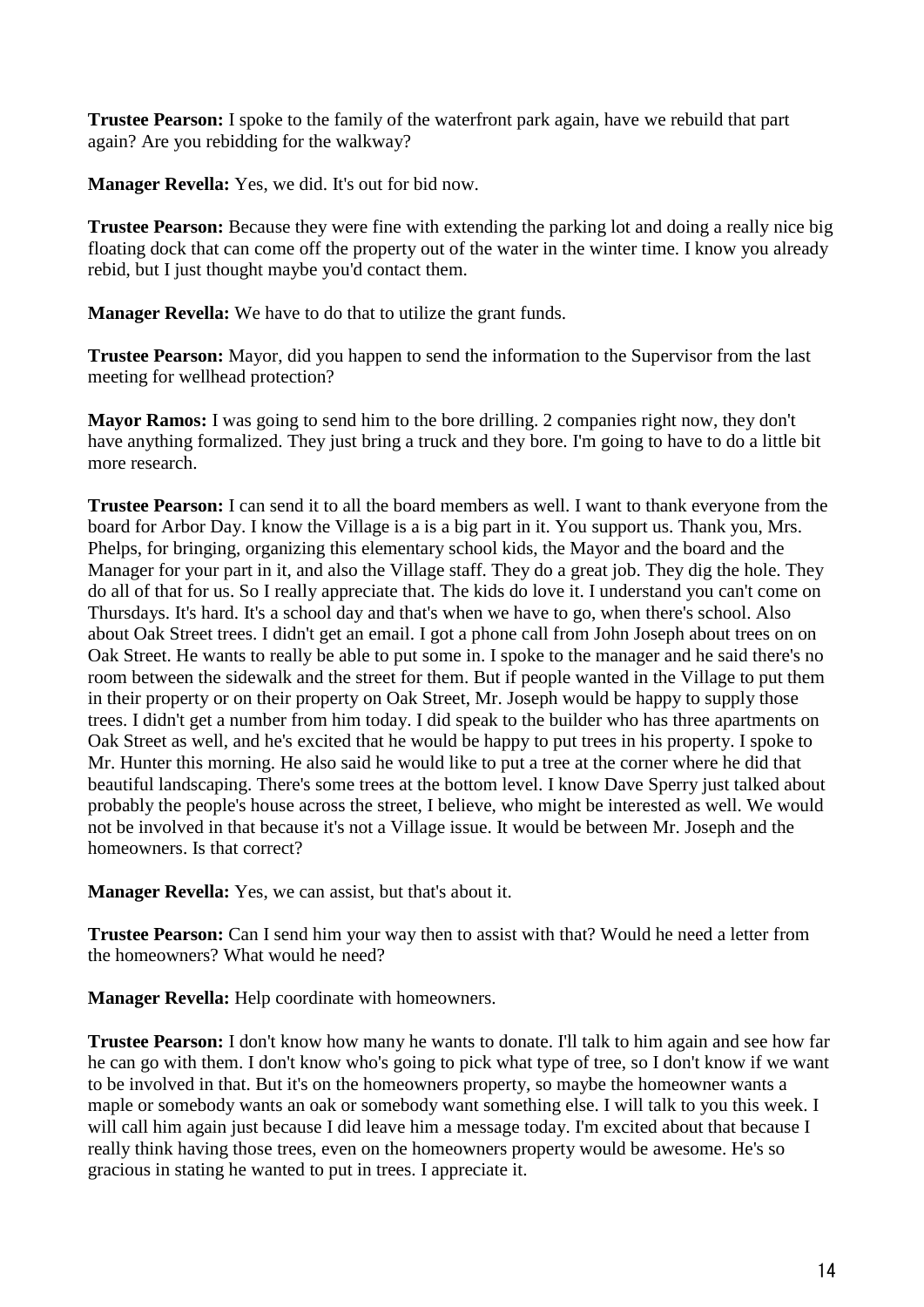**Deputy Mayor Carley:** I have a question about the trees. Are they going to be small trees? Eventually the roots crack open sidewalks.

**Trustee Pearson:** They're not going to be in the sidewalk area. They're going to be on the homeowner's property. There are ways to make the roots go down. They get put in root barriers. There's buckets that go in the ground that make the roots go down lower. Which should be done, I believe, next to a sidewalk. If we can also talk to him about that and do that would be great. I'm sure he'd be willing to do that. I did it in my house, up on the street. It makes the roots go much lower into the ground.

**Deputy Mayor Carley:** That was the only thing I was thinking about. Forgive me if I missed this or not, but do we have a list of the what the landlords, the fees other than our proposals? Is there a laundry list?

**Manager Revella:** It depends on what type of property they have. If they have what's called commercial grade property or sprinkler system, there's a sprinkler fee. Most normal residential landlords don't have sprinklers in the building, They don't pay that fee. They would just pay a fire and safety fee, which is every other year. Then the landlord registry, which isn't annually yet.

**Deputy Mayor Carley:** It's not like a numerous amount. To address Ms. Skinner's comments, I just want to personally say, I appreciate everything that you did for the Village and your attempt to do the best you can. I feel you did the best you can and everything. I just want to say, I appreciate you personally and everything that you did and I believe you did your best.

**Trustee Maher:** I want to echo that also. Thank you for your service and we wish you all the best.

**Deputy Mayor Carley:** Just to let the public know that she came in a difficult time. There was a lot of things that wasn't together and we had to get it together and she had a short suspense. I think as a Village, we could have done better, personally. But I just want to put that out there.

**Mayor Ramos:** Thank you, for bringing this up. Ms. Skinner, I feel that I failed you.

**Deputy Mayor Carley:** One of the things I like to bring up about the emergency management. There's no requirement to a certain level of what goes in there. There's copious amounts of information for individuals, homeowners that the county puts out, which I think they put out great information. One of the problems I see personally that becomes a problem in emergency management in that field is when we have too much information, then a lot of people get confused. Maybe there's something that we can just kind of drill down to point people in a direction that kind of gives some overview. But as a Village, there's nothing in specific, we have our Code Red, that we make very known in order what to do. I just want to put that out not to debate over it. There's a lot of information. It sometimes too much information becomes more of a problem than no information. I just want to kind of address that. I think we should still review our codes in our policies and maybe that can be addressed within the codes in the policies that we have concerning what Ms Matise was talking about that we can make sure that in the environment. What you're referring to is dealing with the governmental side of emergency management versus individuals. If you talk about what's that supposed to do in a hurricane or a disaster emergency, then information does go out through a Code Red. And secondly, there is copious amounts of information from Orange County, the state and everything. Maybe we can drill down a little bit more just to have it on our website. But then there's so much out there that within our local area. There is copious amounts that out there and maybe we can look at it as we look at our policies and everything to kind of address a little bit more.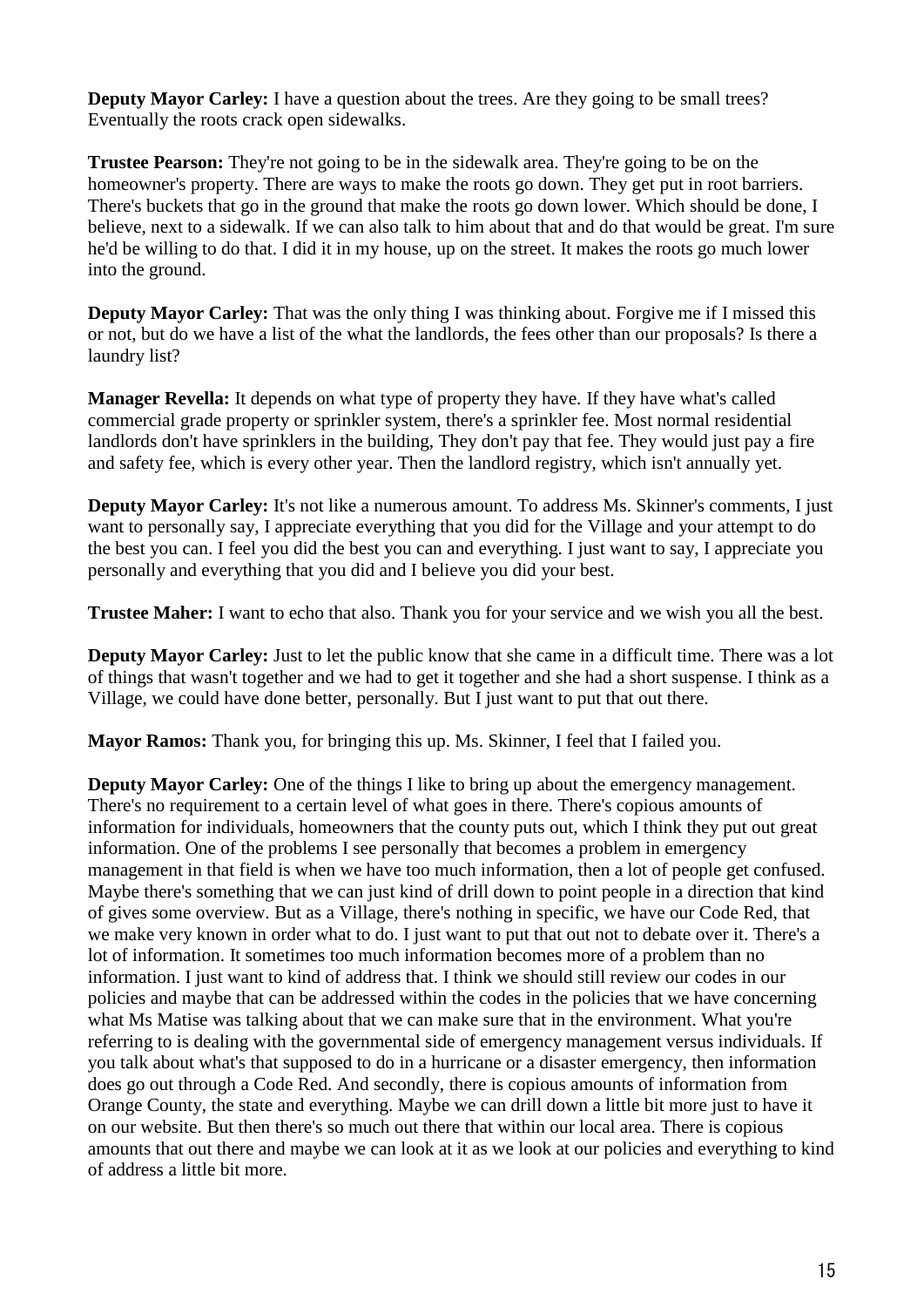**Mayor Ramos:** Wonderful day for Arbor Day. It was a beautiful day. A little chilly, a little windy. Kids had a phenomenal time. And I want to thank the Walden Elementary School for walking those poor kids all the way out there. Thank you again, Trustee Pearson, for facilitating that. The Walden Savings Bank clock. This is history 101. What a phenomenal job. I have asked them to increase its volume. It's a little low and they're going to be working on that. I attended the Town of Montgomery meeting with the wellhead protection. Obviously, it was a short meeting and I hope to continue dialog with that at the next meeting. Walden Savings Bank Scotts Corner's building was renovated. If you haven't been in there yet, they have beautiful, picturesque murals on the walls, the arboretum, local areas, points of history. I attended today's Driver and Attention Safety Day at the Valley Central High School, where over 320 kids attended a real eye opener for the seniors especially when it comes to driver and attention. This has been going on for over 25 years. The local responders, fire department and ambulance police department all did a phenomenal job and they had a beautiful day to do it. I'm hoping that this was taken in and hope and pray that it will help out the students. Thursday, 2:45 p.m. we have a zoom meeting with the ambulance consultant. He's going to give us our monthly update. Hopefully he's got something. He's due June 1 for his is meeting to the Town. We'll continue to strive and fix this.

Adjourned